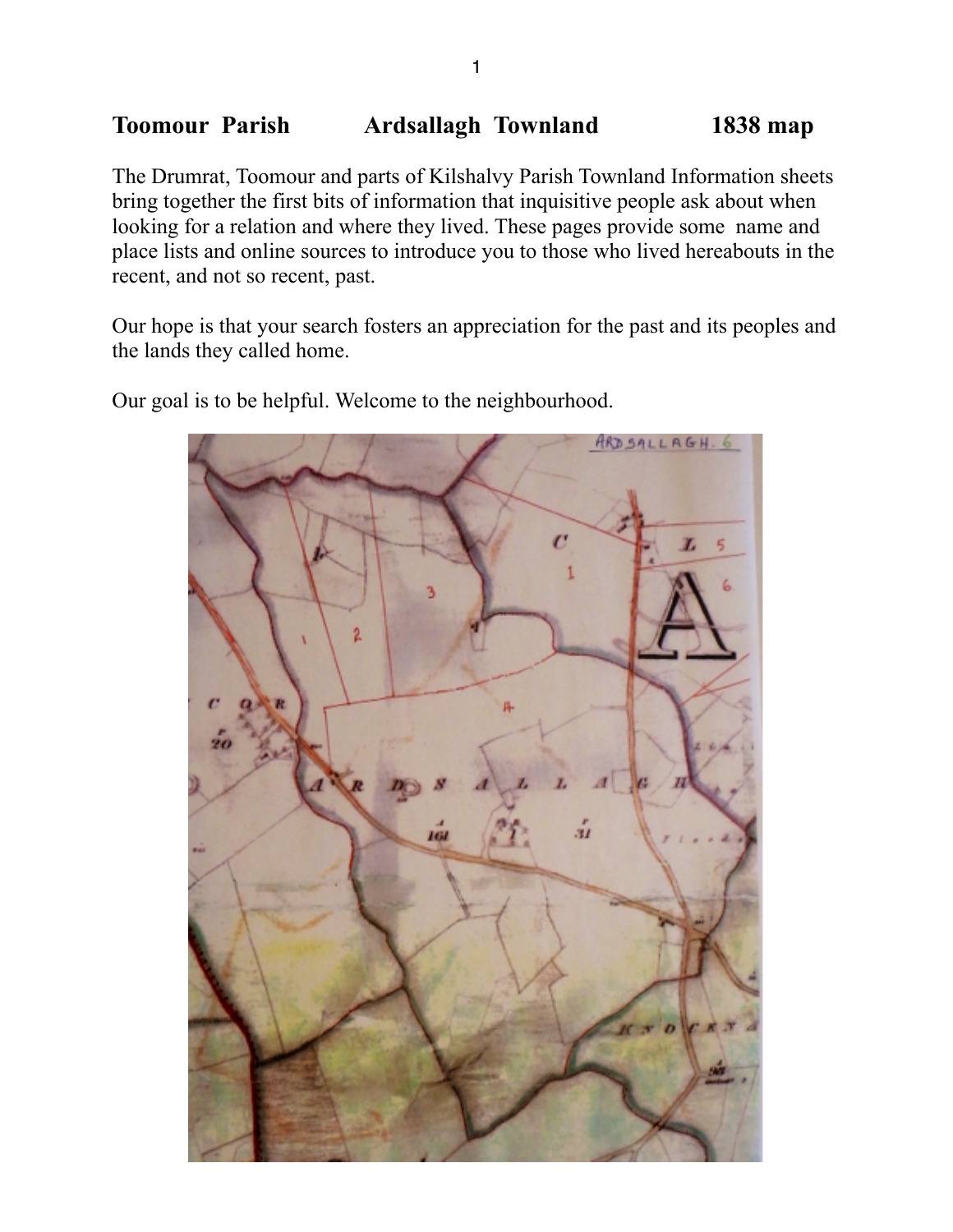The red numbers in the map note the specific Griffith's Valuation (GV) fields/parcels of land. See the GV list for this town land below to match with tenants and owners holding these fields in 1857.

Lands boundaries have been redone since over the years, and of course land has changed hands. Information from the Land and Tenant Rate books at the Valuation Office will be a good source for more information about the people living on and working the land after this 1857 information. See the section below re Valuations.

We begin with the Down Survey of Ireland and other descriptive information about the townland below to get our bearings. Some sheets may contain estate records we were able to locate to give names of tenants early in the 1800s. We move on to the Tithe Applotment listings which tell us the heads of families in the town land in the 1830s. The Census records of 1901 and 1911 tell us who was in the houses in the townland on Census night. By visiting and searching other web sites, URL addresses provided, you may be able to track people via church records and civil records of births, marriages and deaths. Hint: The more information you have before searching, the better.

# **The Down Survey of Ireland**

Taken in the years 1656-1658, the Down Survey of Ireland is the first ever detailed land survey on a national scale anywhere in the world. The survey sought to measure all the land to be forfeited by the Catholic Irish in order to facilitate its redistribution to Merchant Adventurers and English soldiers. For more information and to view the maps, go to <http://downsurvey.tcd.ie/index.html>and explore the site.

### **Townland of ARDSALLAGH**

**Down Survey Name:** Ardsallagh **1641 Owner(s):** [Herchy, Roger \(Protestant\)](http://downsurvey.tcd.ie/landowners.php#l1=Herchy,%20Roger) **1670 Owner(s):** [Taaffe, Theobald earl of Carlingford \(Catholic\)](http://downsurvey.tcd.ie/landowners.php#l4=Taaffe,%20Theobald%20earl%20of%20Carlingford) **County:** Sligo **Barony:** Corran **Parish:** Tumocoer **Profitable land:** 91 plantation acres **Forfeited:** 91 plantation acres

## **The Ordnance Survey Name Book John O'Donovan 1836**

John O'Donovan (1806-1861) led the Ordnance Survey project collecting information about the topography of Ireland. The work was carried out by sundry surveyors' visiting every parish in Ireland. O'Donovan wrote the place name reports based on the data the surveyors collected.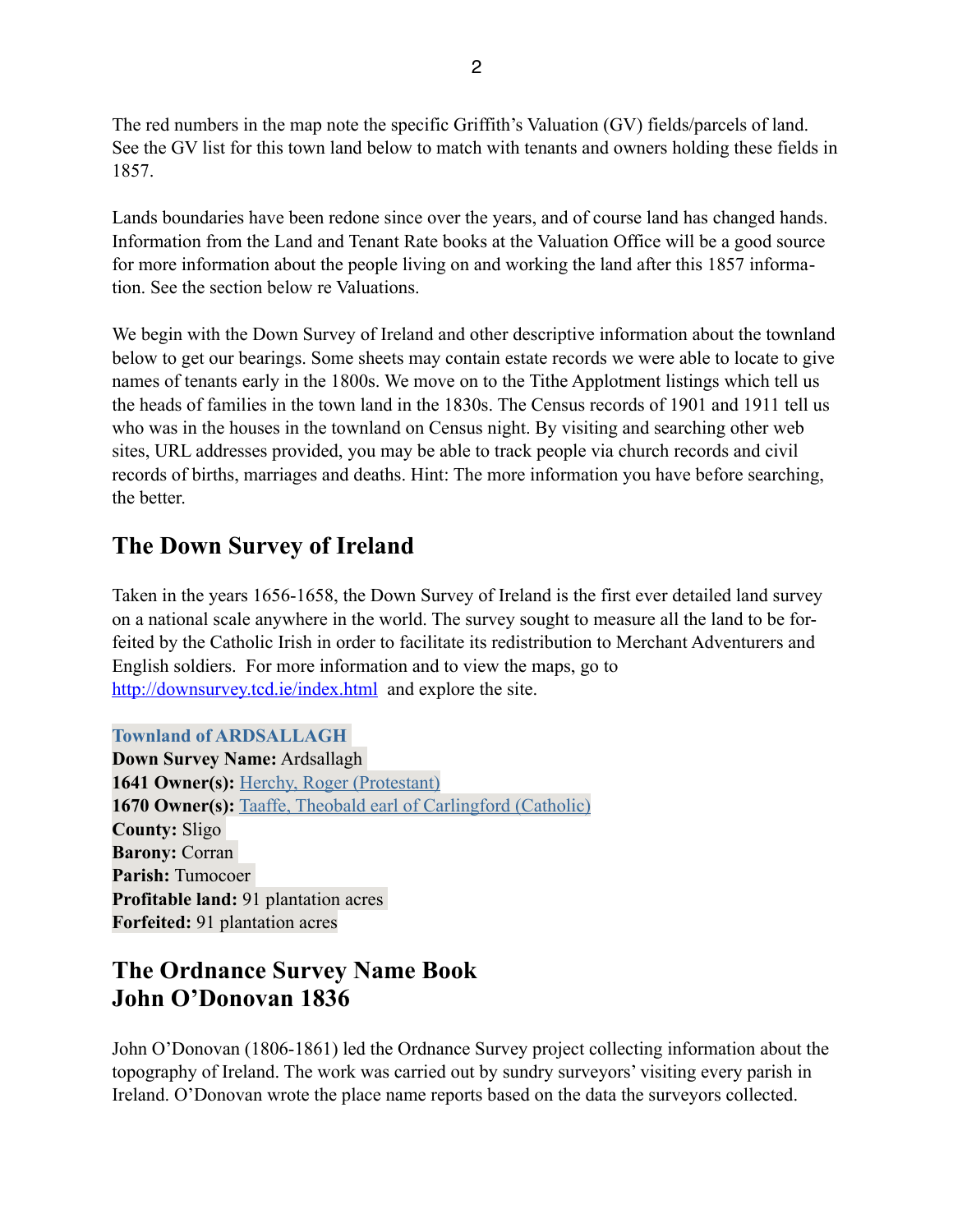For more information: http://www.askaboutireland.ie/reading-room/history-heritage/irish-genealogy/what-is-griffiths-valuati/

### **Not found at this time.**

### **Townland Place names**

Ardsallagh / **Ard Salach (161**—33,39) Ardsallagh, *CPR* 331b (1617), *Str* 174, *HD*, *Co. Map/OSNB*

This information from **"The Placenames of Corran,"** by Nollaig O Muraile, given in a lecture at the 2008 Ballymote Heritage Weekend.

**Sources cited: Tax.**: Ecclesiastical Taxation, 1306; **F:** Fiants of Tudor Sovereigns (searched selectively); **CPR:** Calendar of Patent Rolls of James I; **Str:** Strafford's Inquisition, 1635 (from Wood-Martin's *Sligo*); **DS:** Down Survey, c 1655 (most citations taken from OSNB); **Cen.:** 'Census' of Ireland, c. 1659; **HMR:** Hearth Money Roll for Co. Sligo, 1665 (ed. MacLysaght); **HD:** Hiberniae Delineatio (al. Petty's Atlas), publ. 1685 (but engraved c 1663); **OSBN**: Ordnance Survey Parish Namebooks, 1837 (consulted - especially for evidence of Irish forms collected from native speakers of the language).

### **Population, landowners and tenants**

#### **Population figures for this townland 1841-1901**

1841 1851 1861 1871 1881 1901

**Not found at this time.**

### **SLIGO TITHE APPLOTMENT BOOK Parish listings**

Below are the names of heads of families in the Toomour and Drumrat parishes in 1833-4.

The Tithe Applotment Books are records compiled between 1823 and 1837 to determine the amount which occupiers of agricultural holdings over one acre should pay in tithes to the Church of Ireland. We recommend a visit to the sites below for more information.

<http://titheapplotmentbooks.nationalarchives.ie/search/tab/home.jsp> <http://titheapplotmentbooks.nationalarchives.ie/search/tab/about.jsp> <http://titheapplotmentbooks.nationalarchives.ie/search/tab/aboutmore.jsp>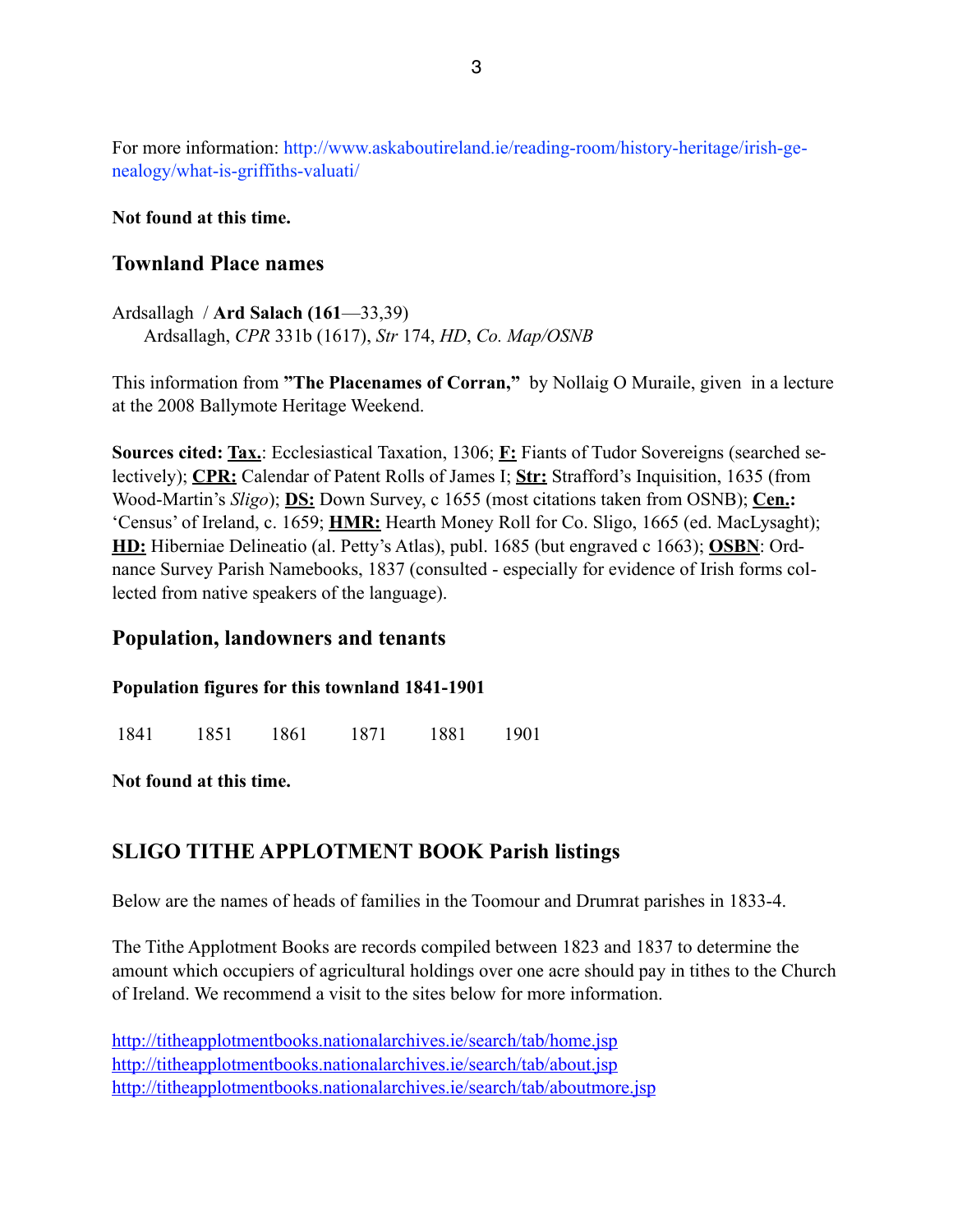*Ardsallagh TL, Toomour Parush, Co. Slig0 1834*

[Killoran,](http://titheapplotmentbooks.nationalarchives.ie/reels/tab//004625727/004625727_00083.pdf) [Thomas](http://titheapplotmentbooks.nationalarchives.ie/reels/tab//004625727/004625727_00083.pdf) [Quigley,](http://titheapplotmentbooks.nationalarchives.ie/reels/tab//004625727/004625727_00083.pdf) [Michl](http://titheapplotmentbooks.nationalarchives.ie/reels/tab//004625727/004625727_00083.pdf)  [Quigley,](http://titheapplotmentbooks.nationalarchives.ie/reels/tab//004625727/004625727_00083.pdf) [Thos](http://titheapplotmentbooks.nationalarchives.ie/reels/tab//004625727/004625727_00083.pdf)  [Anderson,](http://titheapplotmentbooks.nationalarchives.ie/reels/tab//004625727/004625727_00083.pdf) [Mick](http://titheapplotmentbooks.nationalarchives.ie/reels/tab//004625727/004625727_00083.pdf)  [Dookill,](http://titheapplotmentbooks.nationalarchives.ie/reels/tab//004625727/004625727_00083.pdf) [Terrence](http://titheapplotmentbooks.nationalarchives.ie/reels/tab//004625727/004625727_00083.pdf) [Mcilroy,](http://titheapplotmentbooks.nationalarchives.ie/reels/tab//004625727/004625727_00083.pdf) [Thos](http://titheapplotmentbooks.nationalarchives.ie/reels/tab//004625727/004625727_00083.pdf)  [Killoran,](http://titheapplotmentbooks.nationalarchives.ie/reels/tab//004625727/004625727_00083.pdf) [Michl](http://titheapplotmentbooks.nationalarchives.ie/reels/tab//004625727/004625727_00083.pdf)  [Corcoran,](http://titheapplotmentbooks.nationalarchives.ie/reels/tab//004625727/004625727_00083.pdf) [Peter](http://titheapplotmentbooks.nationalarchives.ie/reels/tab//004625727/004625727_00083.pdf) [Mcilroy,](http://titheapplotmentbooks.nationalarchives.ie/reels/tab//004625727/004625727_00083.pdf) [George](http://titheapplotmentbooks.nationalarchives.ie/reels/tab//004625727/004625727_00083.pdf)

More information may be found at the National Archives Genealogy Website. Access the Census [Records for 1901 and 1911 and many other informative sites at http://www.genealogy.nation](http://www.genealogy.nationalarchives.ie)alarchives.ie

### **Parish Online Resources**

Diocese of Achonry | County of Sligo Variant forms of parish name: Keash [includes townlands] in Drumrat and Toomour]

This website contains images from the National Library of Ireland's collection of Catholic parish register microfilms. The registers contain records of baptisms and marriages from the majority of Catholic parishes in Ireland and Northern Ireland up to 1880. Go to<http://registers.nli.ie/about> These are incomplete but you may be surprised!

[Other online resources for other denominations may be found at https://www.familysearch.org/](https://www.familysearch.org/wiki/en/County_Sligo,_Ireland_Genealogy#Church_Records) wiki/en/County\_Sligo, Ireland\_Genealogy#Church\_Records

## **Griffith's Valuation 1857**

County of Sligo, Barony of Corran, Union of Boyle

Griffith's Valuation is the name given to the Primary Valuation of Ireland, a property tax survey carried out in the mid-nineteenth century. The survey involved the detailed valuation of every taxable piece of property and published county-by-county between 1847 and 1864.

The information with tenant and owner names for this town land is below. You can see the rest by going to the page on the GV site.

### Explore Griffith's Valuation online at these sites: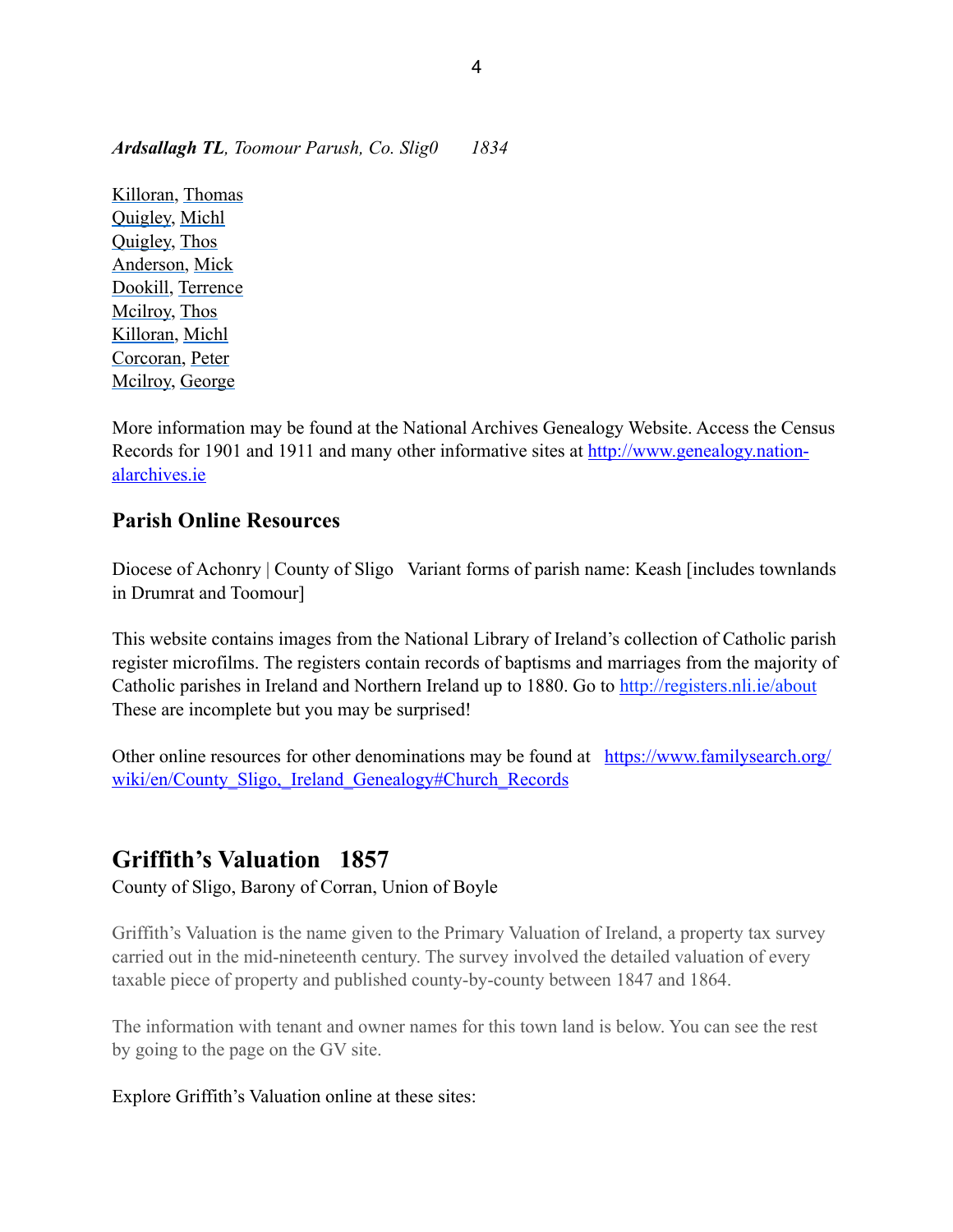<http://www.askaboutireland.ie/griffith-valuation/index.xml>

<http://www.askaboutireland.ie/reading-room/history-heritage/irish-genealogy/>

[http://www.askaboutireland.ie/reading-room/history-heritage/irish-genealogy/what-is-griffiths](http://www.askaboutireland.ie/reading-room/history-heritage/irish-genealogy/what-is-griffiths-valuati/)valuati/

Looking for more about properties? See the Valuation's Office web site at http://www.valoff.ie/en/Archives Genealogy Public Office/

Follow the links. Some material is online, other information is digitized at their office to view.

### **Ardsallagh Townland** Page 54 (*Ord. S.* 33 & 39)

|  | Tenant             | Owner       | Holding<br>Land, house, offices or land |
|--|--------------------|-------------|-----------------------------------------|
|  | 1 a John Healy     | John Moffat | Land, house and offices                 |
|  | 2 a Thomas Quigley | Same        | Land, house and offices                 |
|  | 3 a Peter Corcoran | Same        | Land, house and offices                 |
|  | 4 a John Gorman    | Same        | Land, house and offices                 |
|  |                    |             |                                         |

# **Census of Ireland**

Census pages may be accessed through The National Archives of Ireland.

This is the home page: <http://www.census.nationalarchives.ie>

We recommend reading the information available to become familiar with the records. We only provide names, ages and the briefest of other information. The Census pages has more about individuals and families and their houses and land.

### **Ireland Census 1901 Co. Sligo Ardsallagh TL, Toomour Parish, Drumrat DED, Boyle Poor Law Union**

Occupants and houses (private dwellings/buildings). Ages as given in Census.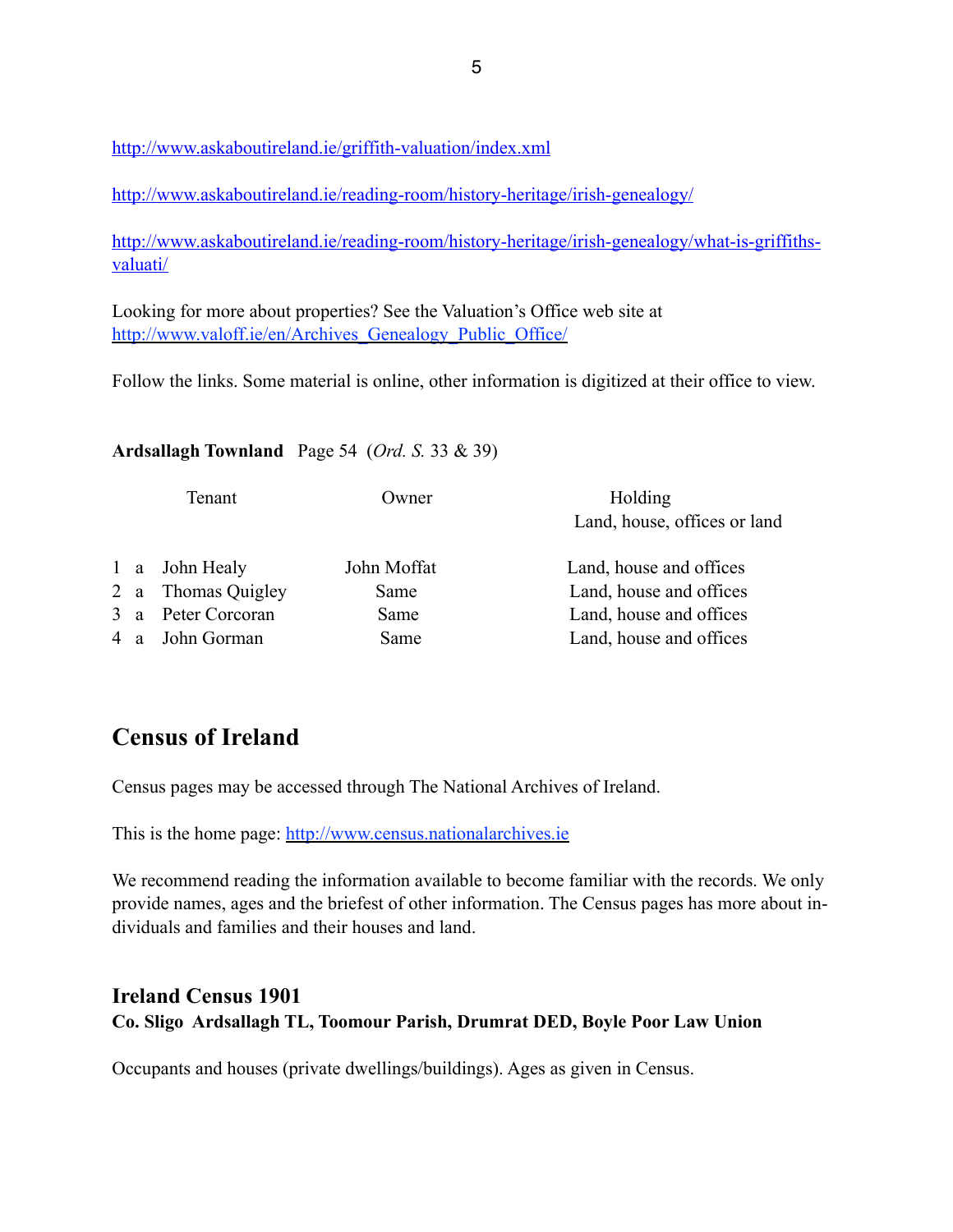|                | John           | 26     | <b>Brother</b> |                          |             |                                                           |
|----------------|----------------|--------|----------------|--------------------------|-------------|-----------------------------------------------------------|
|                | Michael        | 24     | <b>Brother</b> |                          |             |                                                           |
|                | Jane           | 20     | Sister         | Household worker         |             |                                                           |
|                | Maggie         | 18     | Sister         | Dressmaker               |             |                                                           |
| <b>House 2</b> | Stone          |        |                |                          |             | Thatch 2 rooms 1 Outbuilding Landholder is Thomas Quigly. |
| Quigly         | Thomas         | 65     | Head of family |                          |             |                                                           |
|                | Kate           | 46     | Wife           |                          |             |                                                           |
|                | Bridget        | 12     | Daughter       |                          |             |                                                           |
|                | James          | 11     | Son            |                          |             |                                                           |
|                | Maggie         | 8      | Daughter       |                          |             |                                                           |
| House 3        | Stone          | Thatch |                |                          |             | 2 rooms 2 Outbuildings Landholder is R. Gorman of Sligo.  |
| Kemmet         | <b>Bridget</b> | 50     |                | Head of family Caretaker |             | Widow                                                     |
|                | James          | 20     | Son            | Herd                     |             | Not married                                               |
|                | Ellen          | 17     | Daughter       |                          | Not married |                                                           |
|                | Frank          | 10     | Son            | Scholar Not married      |             |                                                           |

## **Ireland Census 1911 Co. Sligo Ardsallagh TL, Toomour Parish, Drumrat DED, Boyle Poor Law Union**

Occupants and houses (private dwellings/buildings). Ages as given in Census.

| <b>House 1</b> |                                  | Stone Slate 2 rooms 1 Outbuilding Landholder is Richard Torman (sp?).                                                                  |
|----------------|----------------------------------|----------------------------------------------------------------------------------------------------------------------------------------|
| Kemmitt        | <b>Bridget</b>                   | 72 Head of family Herder<br>Widow<br>Bridget 40 Seamstress Single<br>James 30 Son Herd Single<br>Francis 21 Son General Laborer Single |
| <b>House 2</b> |                                  | Stone Thatch 2 rooms 4 Outbuildings Landholder Patrick Healy.                                                                          |
| Healy          | Patrick 41<br>John 37<br>Jane 28 | Head of family Farmer Single<br>Brother Farm laborer<br>Single<br>Sister Single                                                        |

**House 1** Stone Thatch 2 rooms 2 Outbuildings Landholder is Pat Heally [sic].

Healy Patrick 28 Head of family Farmer All in household not married.